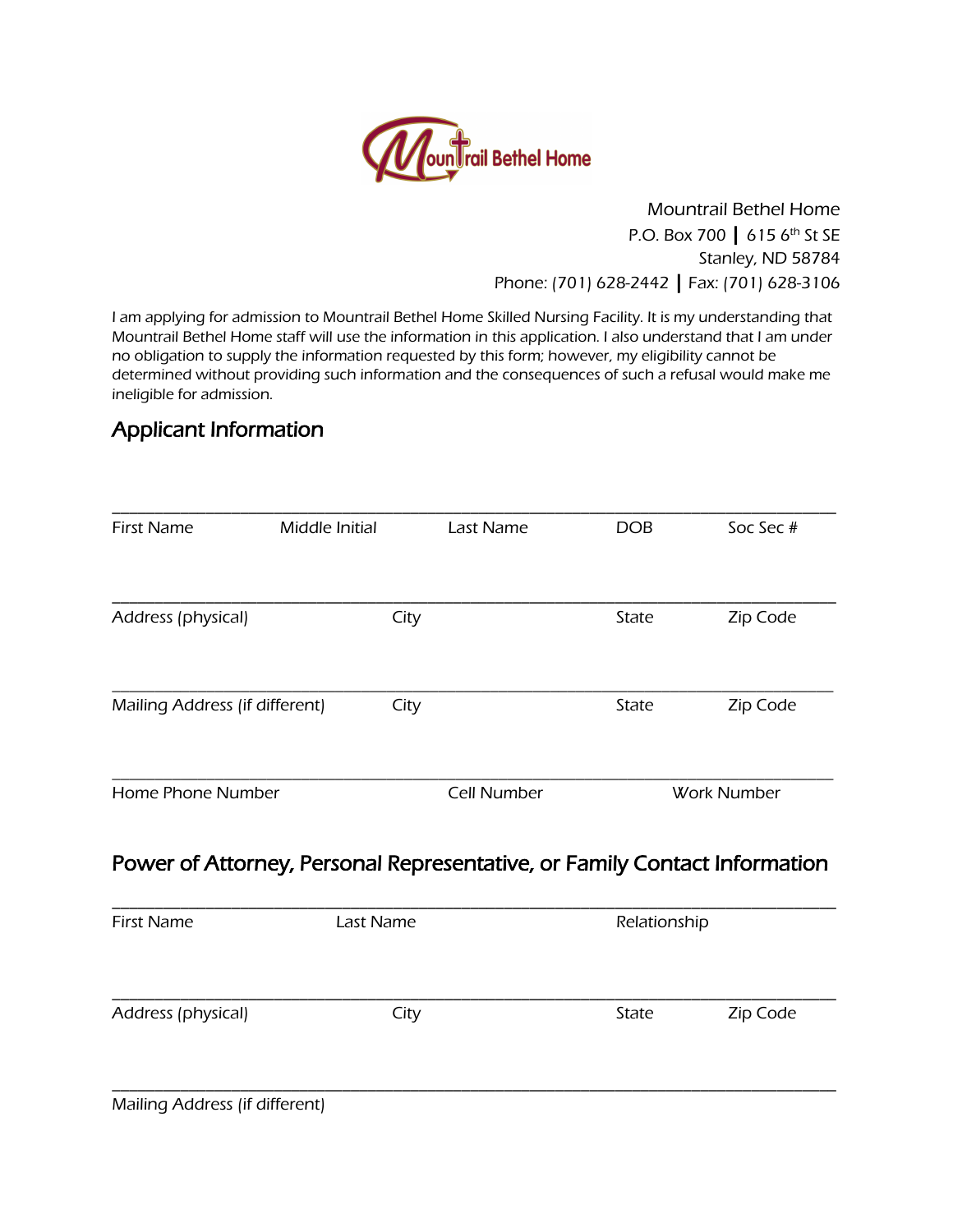| Home Phone Number | Cell Number | Work Number |
|-------------------|-------------|-------------|
|                   |             |             |





## Assets

Check yes by the assets owned or jointly owned. Check no, if none.

Yes ( ) No Annuities Yes No Assets Owned with Another Person Yes No Burial Plots [ ] Yes [ ] No Burial Space Items (Casket, Vault, Marker, etc.) Yes ( ) No Business Accounts Yes ( ) No Business Inventory/Equipment Yes ( ) No Cash on Hand Yes No Certificates of Deposit Yes No Checking/Credit Union Accounts Yes No Debit Card Account (Not Checking/Savings) Yes() No Farm Equipment, Livestock, Stored Grain Yes ( ) No Home/Mobile Home (Not Owner Occupied) Yes No Home/Mobile Home (Owner Occupied) [ ] Yes [ ] No Income Producing Tools/Equipment [ ] Yes [ ] No Irrevocable Burial Fund Yes( )No Inheritance [ ] Yes [ ] No Life Estate/Life lease Yes ( ) No Mineral Rights (Oil, Gas, Gravel, Coal, etc.) Yes( )No Money Market Account Yes ( ) No Notes or Contract for Deed Yes ( ) No Prepaid Funeral Plans [ ] Yes [ ] No Real Property (Land, Rental Property, Buildings, etc.) Yes No Retirement Funds (IRA/KEOGH/401K)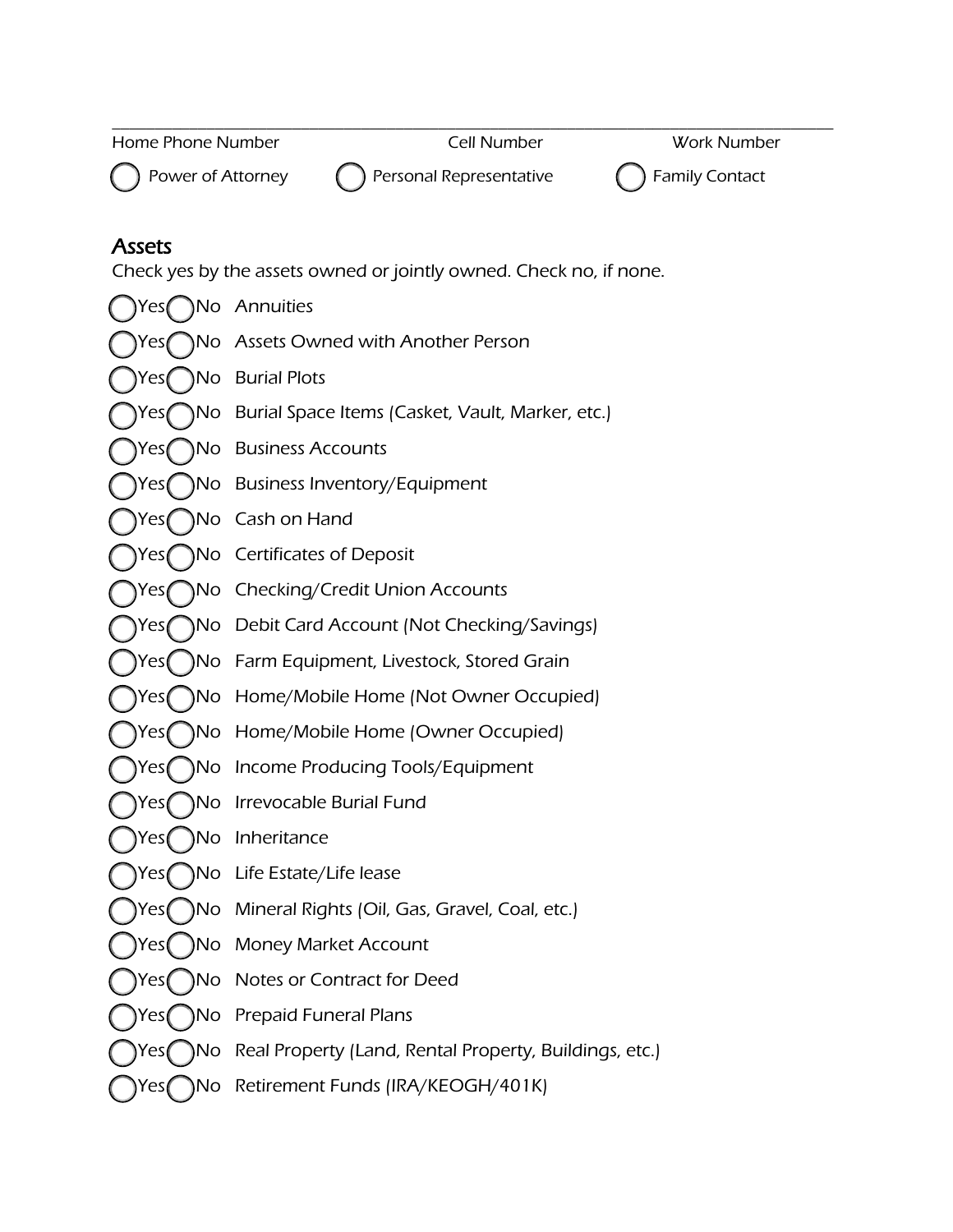${\rm Yes}$  No Safe Deposit Box [ ] Yes [ ] No Savings Bonds Yes ( ) No Savings/Credit Union Accounts [ ] Yes [ ] No Stocks/Bonds/Mutual Funds  ${\rm Yes}$  No Trusts [ ] Yes [ ] No Valuable Collectables (Antiques, Coins, Stamps, etc.)  $[$  Yes $[$  No Are any assets subject to a "Transfer at Death"? If yes, describe the property and approximate value.

Other, specify:

For all items checked yes, fill in the boxes below:

| <b>Type of Asset</b> | Location/Description | <b>Total Value</b> | <b>Amount Owed</b> | Owners |
|----------------------|----------------------|--------------------|--------------------|--------|
|                      |                      |                    |                    |        |
|                      |                      |                    |                    |        |
|                      |                      |                    |                    |        |
|                      |                      |                    |                    |        |
|                      |                      |                    |                    |        |
|                      |                      |                    |                    |        |
|                      |                      |                    |                    |        |
|                      |                      |                    |                    |        |
|                      |                      |                    |                    |        |
|                      |                      |                    |                    |        |
|                      |                      |                    |                    |        |

\_\_\_\_\_\_\_\_\_\_\_\_\_\_\_\_\_\_\_\_\_\_\_\_\_\_\_\_\_\_\_\_\_\_\_\_\_\_\_\_\_\_\_\_\_\_\_\_\_\_\_\_\_\_\_\_\_\_\_\_\_\_\_\_\_\_\_\_\_\_\_\_\_\_\_\_\_

\_\_\_\_\_\_\_\_\_\_\_\_\_\_\_\_\_\_\_\_\_\_\_\_\_\_\_\_\_\_\_\_\_\_\_\_\_\_\_\_\_\_\_\_\_\_\_\_\_\_\_\_\_\_\_\_\_\_\_\_\_\_\_\_\_\_\_\_\_\_\_\_\_\_\_\_\_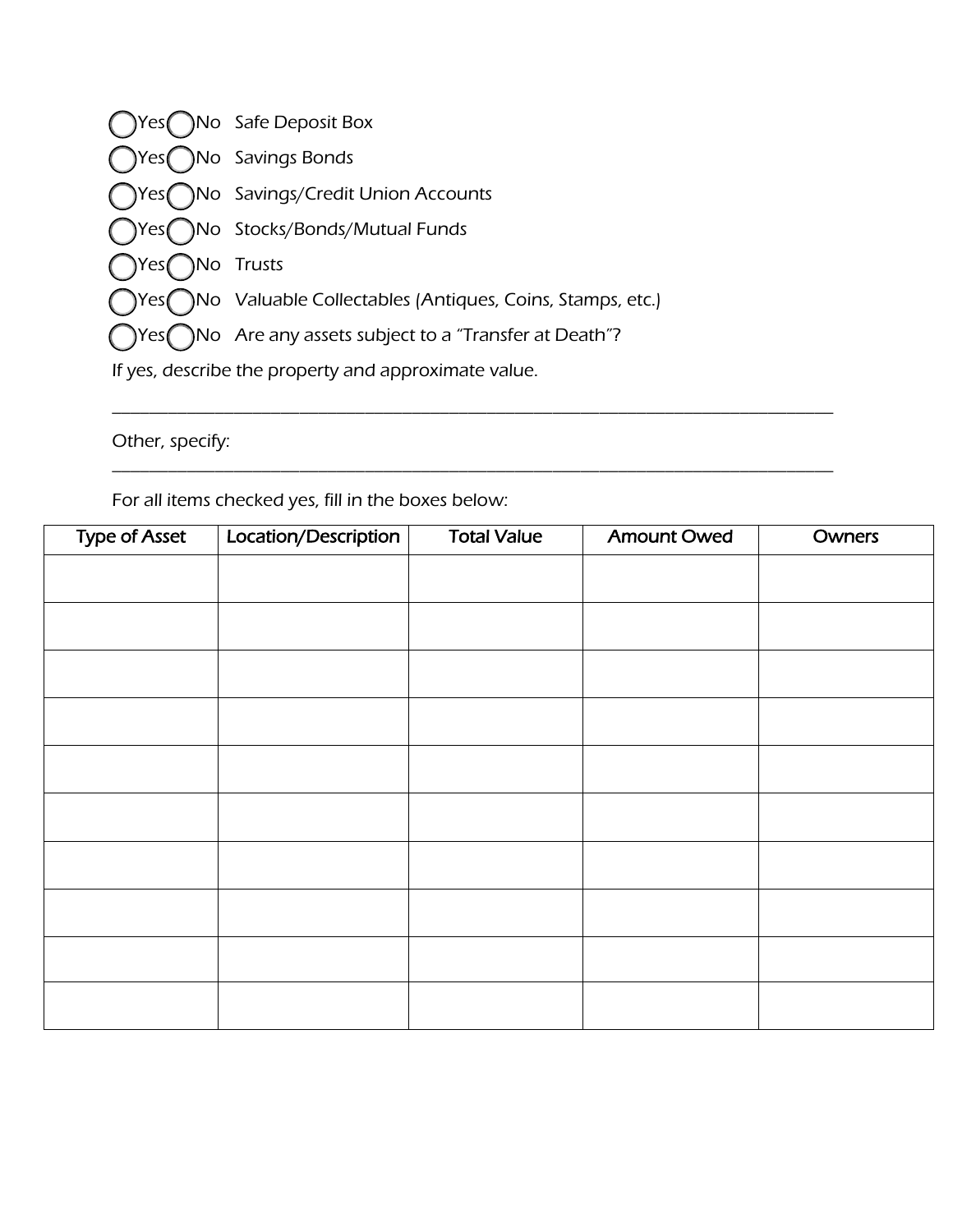#### Income

Employment

Thes Nongletived Are you employed? If yes, list information about pay from employment such as wages, commissions, bonuses, and incentives.

Self-Employment

Thes No Retired Are you self-employed? If yes, list the name and type of business along with income information.

## Unearned Income or Other Money Received

The following is a list of different kinds of unearned income. Check yes for each unearned income or other money received. Check no, if not received.

Yes ( ) No Benefits while on Strike [ ] Yes [ ] No BIA/Tribal General Assistance Yes ( ) No Bingo/Gambling Winnings Yes No Child Support or Spousal Support [ ] Yes [ ] No Contract Sale or Rental Income [ ] Yes [ ] No Income from CRP Yes ( ) No Income from Tribes Yes ( ) No Income from Roomer/Boarder Yes ( ) No Insurance/Lawsuit Settlement Yes ( ) No Interest/Dividend Income  $[Yes$   $])$ No Money Deposited into a Bank Account from an Individual Outside of Your Household [ ] Yes [ ] No Money from Friends, Relatives or Others [ ] Yes [ ] No Money from Inheritance Yes No Oil/Mineral Rights/Royalties Yes ( ) No Pension/Retirement Benefits Yes ( ) No Railroad Retirement Benefits Yes ( ) No Refugee Assistance Yes ( ) No Social Security Benefits Yes No Supplemental Security Income (SSI)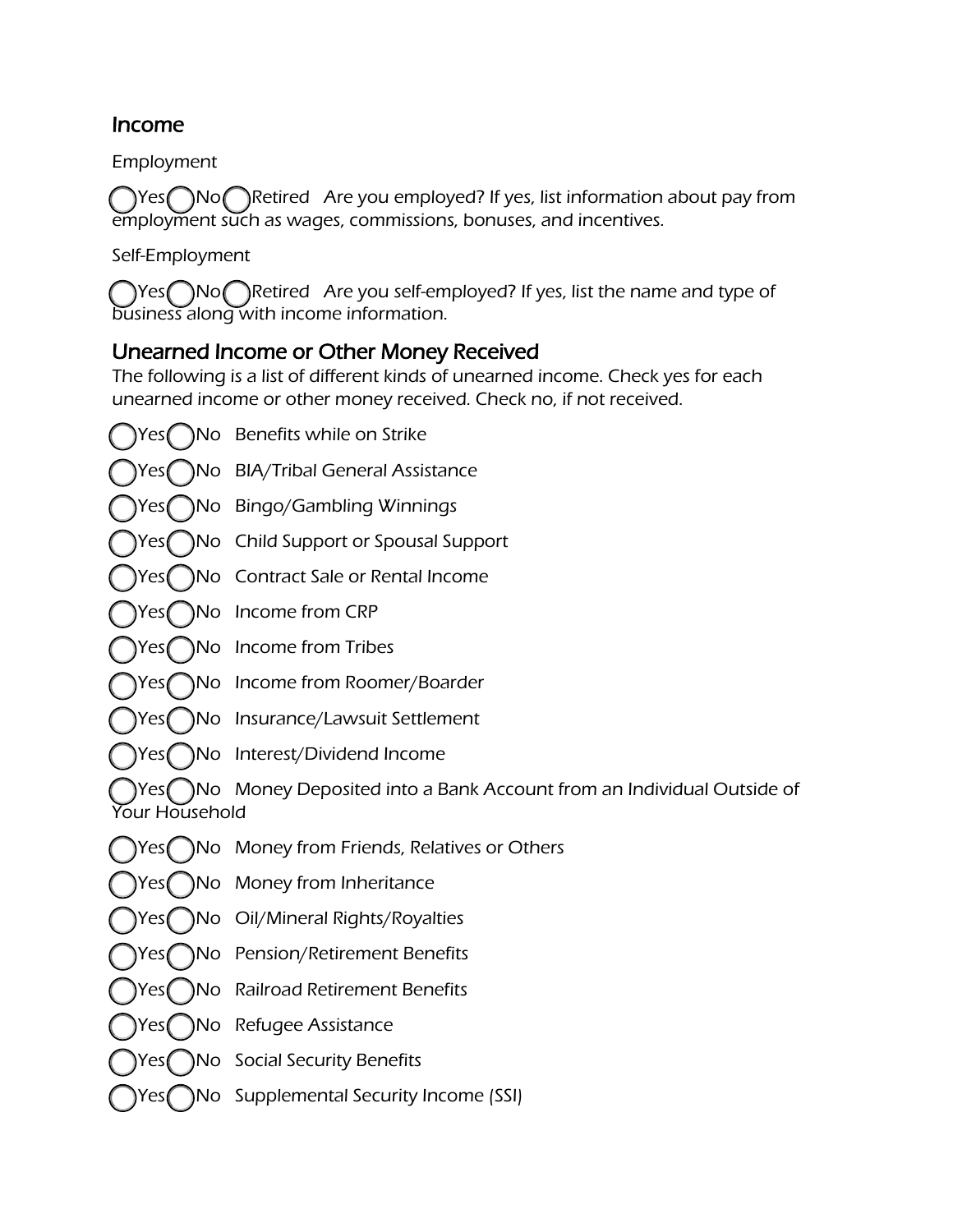|                 | (Nes ONo TANF-Temporary Assistance for Needy Families |
|-----------------|-------------------------------------------------------|
|                 | ◯Yes◯No Unemployment Benefits                         |
|                 | ◯Yes◯No Veteran's/Military Benefits                   |
|                 | ◯Yes◯No Workers' Compensation                         |
| Other, specify: |                                                       |

For all items checked yes, fill in the information below:

| Type of Unearned Income<br>or Other Money Received | How Often Received | <b>Monthly Amount</b> |
|----------------------------------------------------|--------------------|-----------------------|
|                                                    |                    |                       |
|                                                    |                    |                       |
|                                                    |                    |                       |
|                                                    |                    |                       |
|                                                    |                    |                       |

\_\_\_\_\_\_\_\_\_\_\_\_\_\_\_\_\_\_\_\_\_\_\_\_\_\_\_\_\_\_\_\_\_\_\_\_\_\_\_\_\_\_\_\_\_\_\_\_\_\_\_\_\_\_\_\_\_\_\_\_\_\_\_\_\_\_\_\_\_\_\_\_\_\_\_\_\_

| Have you transferred ownership or sold any assets within the past 5 years? (Example: |
|--------------------------------------------------------------------------------------|
| House, Vehicle, Land, etc.)                                                          |
| $\bigcirc$ Yes $\bigcirc$ No If yes, explain:                                        |

Have you sold, given away or transferred any income or stream of income within the past 5 years? (Example: annuity payments, VA improved pension) [ ] Yes [ ] No If yes, explain: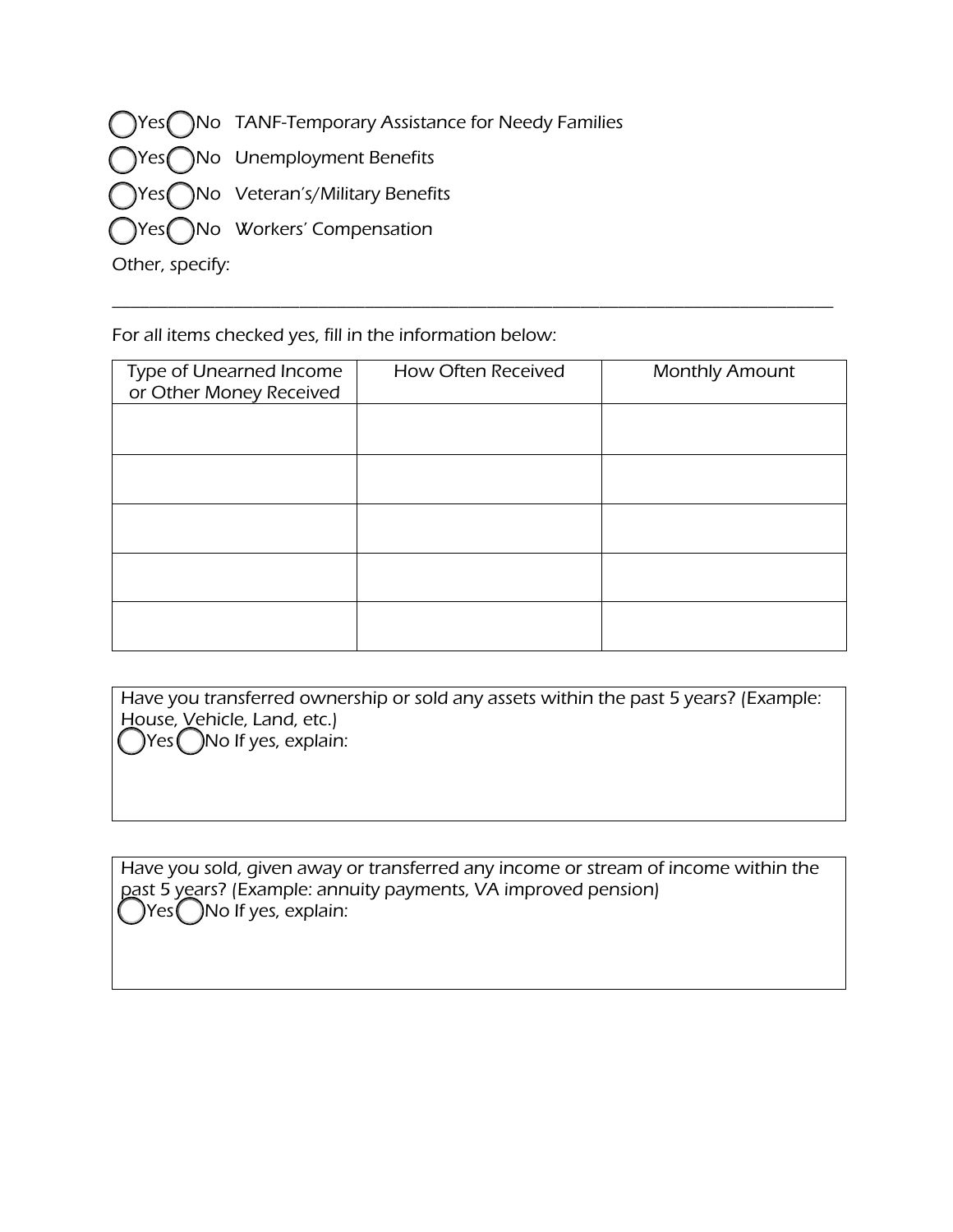#### Life Insurance

| Do you have life insurance? $\bigcirc$ Yes $\bigcirc$ No If yes, fill in boxes below<br>Does the life insurance policy include irrevocable itemized burial fund? $\bigcirc$ Yes $\bigcirc$ No |  |
|-----------------------------------------------------------------------------------------------------------------------------------------------------------------------------------------------|--|
|                                                                                                                                                                                               |  |
| *If yes, provide a copy of life insurance policy                                                                                                                                              |  |

| Name of<br>Insured<br>Person | Name &<br>Address of<br>Company | Policy<br>Number | <b>Face Value</b> | Cash<br>Surrender<br>Value | Owners |
|------------------------------|---------------------------------|------------------|-------------------|----------------------------|--------|
|                              |                                 |                  |                   |                            |        |
|                              |                                 |                  |                   |                            |        |
|                              |                                 |                  |                   |                            |        |

## Vehicles

List vehicles (car, truck, motor home, snowmobile, motorcycle, 3 wheeler/4 wheeler, boat or other watercraft, camper, trailer, etc.) owned, jointly owned or being purchased, even if the vehicle is not running or not in your possession.

| Make/Model | Year | Value | Amount Owed | Owners |
|------------|------|-------|-------------|--------|
|            |      |       |             |        |
|            |      |       |             |        |
|            |      |       |             |        |
|            |      |       |             |        |
|            |      |       |             |        |
|            |      |       |             |        |
|            |      |       |             |        |
|            |      |       |             |        |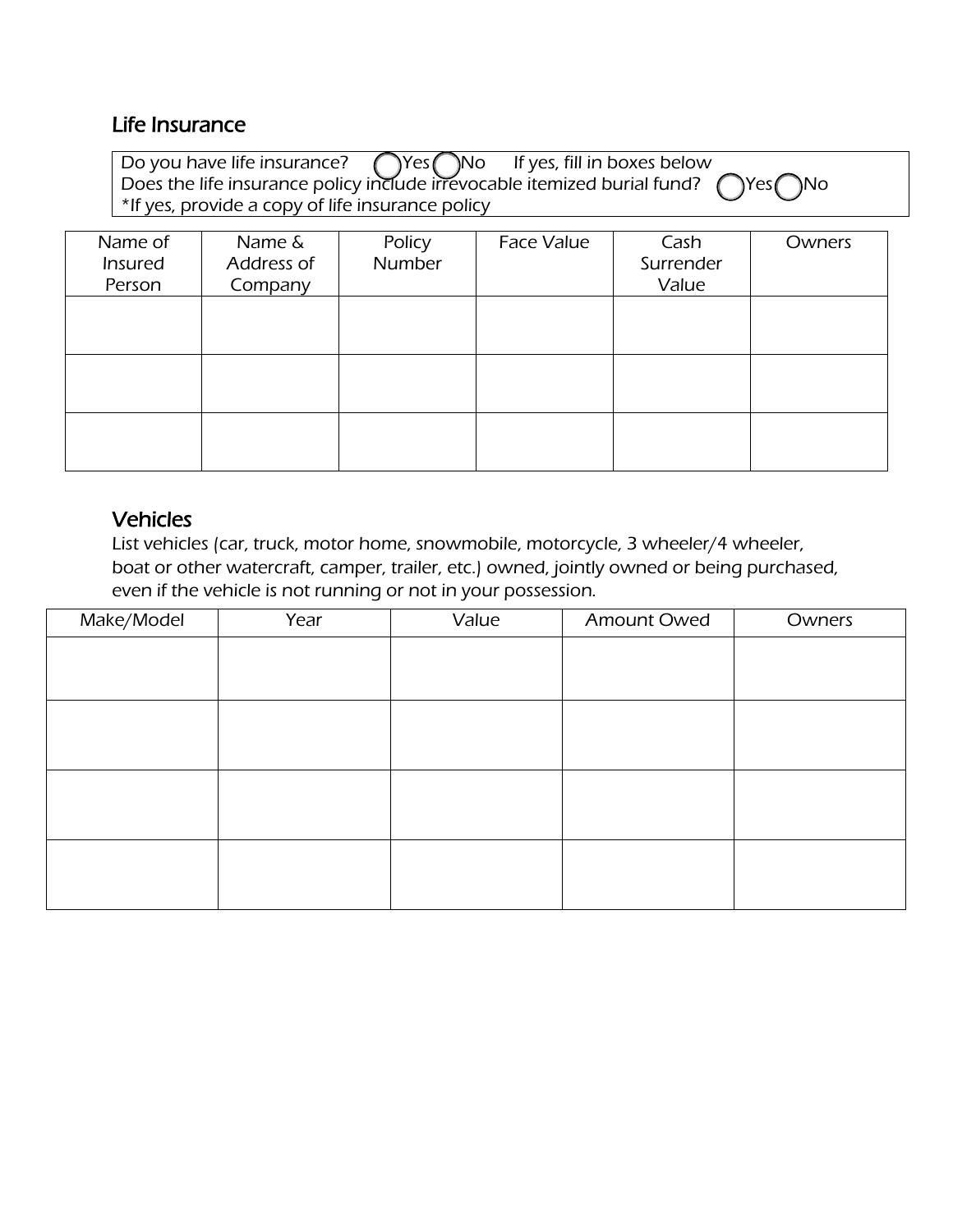#### Health Insurance Coverage

please include if applicable: Medicare A/B, Medicaid, Supplemental Ins., & Commercial Ins.

| Health Insurance Name &<br>Address | <b>Policy Number</b> | <b>Group Number</b> |
|------------------------------------|----------------------|---------------------|
|                                    |                      |                     |
|                                    |                      |                     |
|                                    |                      |                     |
|                                    |                      |                     |
|                                    |                      |                     |
|                                    |                      |                     |
|                                    |                      |                     |
|                                    |                      |                     |
|                                    |                      |                     |
|                                    |                      |                     |